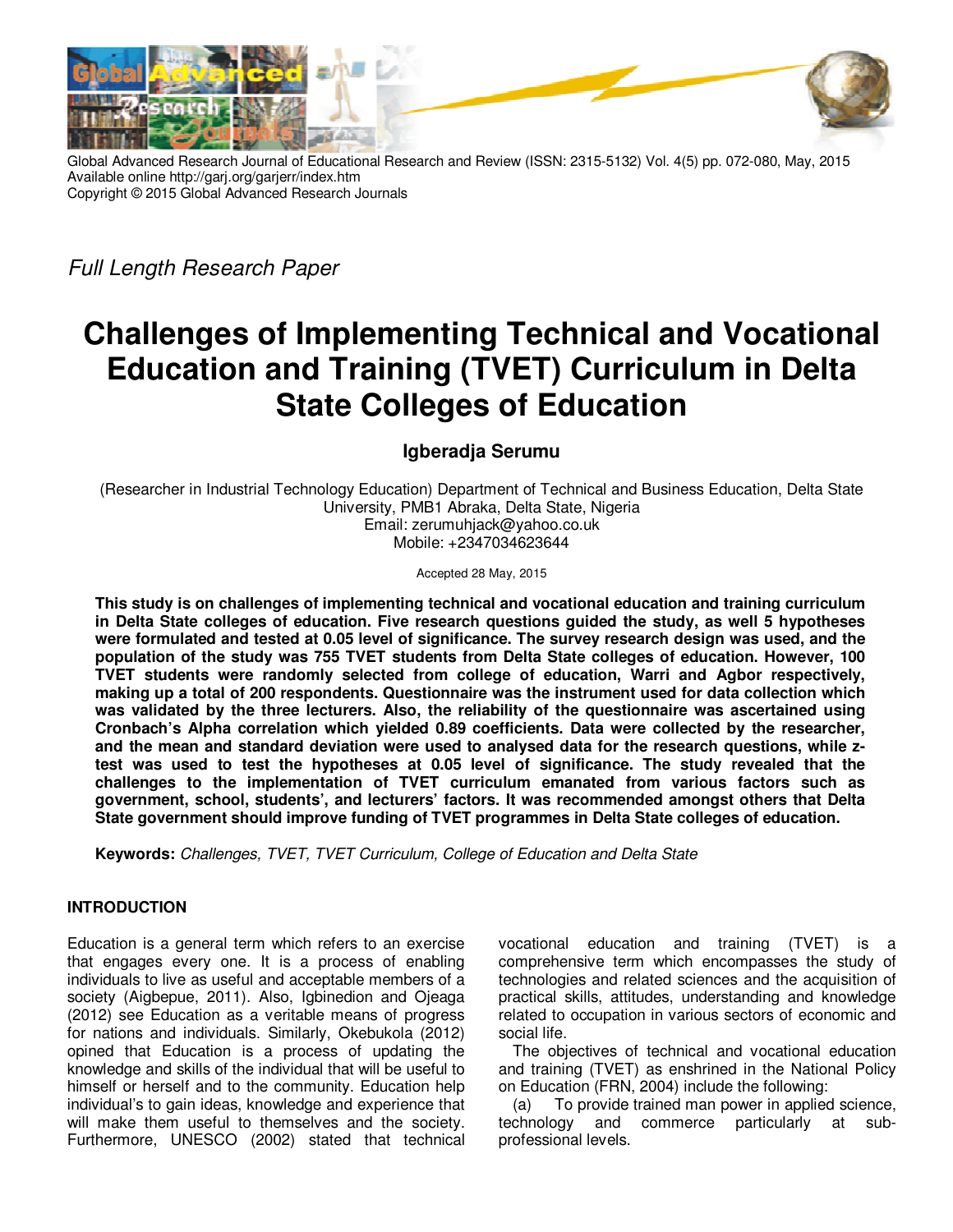(b) To provide people who can apply scientific knowledge to the improvement and solution of environmental problems for the use and convenience of man.

(c) To provide the technical knowledge and vocational skills necessary for agricultural, industrial, commercial and economic development.

(d) To give an introduction to professional studies in engineering and other technologies.

(e) To give training and impart the necessary skills leading to the production of craftsman, technicians and other skilled personnel who will be enterprising and self employed.

To enable our young men and women to have an intelligent understanding of the increasing complexity of technology.

Moja (2000), opined that the National Board for Technical Education (NTBE), established in 1985, gives recognition to three broad classifications of technical institutions and their different missions in meeting the needs of their society. The three groups of institutions are vocational schools, technical colleges and polytechnics/ colleges of technology/colleges of education (technical) to provide a base for technological take off of this country. The implementation of TVET curriculum in tertiary institutions in Nigeria is faced with various challenges which have affected technical education programs in the various part of the country.

According to Ibeneme (2007), Nigeria does not seem to accord technical and vocational education (TVE) the attention it deserves. In support, Nwogu and Nwanoruo (2011), stated that the challenges of TVET are numerous, which include lack of skilled manpower; acute shortage of<br>TVET teachers; and poor funding of TVET. TVET teachers; and poor funding of TVET. Consequently, Olaitan citing Odu (2011) posited that the following challenges confronted the implementation of TVET curruculum in Nigeria which include insufficient material resources for training; dearth of qualified TVET educators; and the use of the quota system for selection of students in TVET teachers training programme.

In same vein Odu (2011) stated that, some of the challenges of Human Capital Development include inadequate funding; poor workshop organization; and inadequate instructional materials. Others challenges as posited by Okebukola (2012), include teachers inadequacies; funding inadequacies; gross inadequacies in facilities; harsh and intimidating lecture-room; poor quality preparation by TVET lecturers; resource inadequacy; unhealthy classroom; shortage of equipment; and social vices.

Ozioma (2011) posited that the Federal Government of Nigeria wants technical education to occupy a prominent position in our schools, but Nigerian schools pay little or no attention to technical and vocational education and training; teachers and students seem not to understand what it is all about and consequently develop some contempt and aversion for TVET courses and subjects

which now made teachers and students not to be interested in TVET programmes. The challenges of implementing the TVET curriculum in Nigerian colleges are synonymous with the problems of TVET in Nigeria and also that of general education in Nigeria. Ayonmike (2013) citing Egwu (2009) posited that some of the major challenges of the Nigerian university system includes;

 $\cdot \cdot$  Institution related factor such as unstable academic calendar, inadequate collaboration between tertiary institutions and organized private sector, inadequate and obsolete infrastructure and equipment, for example poor equipped TVET workshop and libraries, dilapidated classroom blocks, and weak support structure for students Industrial Work Experience Scheme (SIWES);

 $\cdot \cdot$  Human resource related problems such as brain drain, human capital flight, unattractive conditions of service for teachers, and staff shortages across board;

 Government related challenges such as inadequate funding of tertiary institutions;

 $\div$  Student related challenges such as cultism, examination malpractice, social and academic vices (Egwu, 2009 in Ayonmike, 2013).

However, Udoka (2010), opined that the major challenge is funding. Similarly, Yusuf and Soyemi (2012), opined that inadequate funding is one of the problems of implementing TVET curriculum in TVET institutions. In support, Okoroafor (2010), noted that some of the problems of implementing TVET curriculum include; lack of sponsorship; inadequate infrastructure; inadequate timing; and lack of reward for excellence. Consequently, Nwogu and Nwanoruo (2011), Odu (2011), and Okebukola (2012), stated that the challenges of TVET are numerous, which include inadequate human and material resources in terms of quality and quantity; poor funding of TVET, inadequacies in infrastructural facilities; poor quality preparation of lesson by TVET teachers; and social vices. According to Mohammed (2005) in Ayonmike (2013), one of the problems of TVET in Nigeria is the lack of motivated teachers and the reason for this lack of motivation could easily be traced to the low esteem of the teachers.

According to Onjewu (n.d.) posited that the lack of funds on the other hand affects other essentials needed in the implementation of technical education like the provision of teaching aids, furnishing of offices, laboratories, workshops and even basic infrastructures like classroom, seats and tables, so that a common sight to find students of architecture for instance sharing a table where each ideally should have one because of the technical nature of their course. Similarly, Ayonmike (2013) citing Ekpenyong (2011) posited that, there are a number of factors, which have in various proportions impeded the smooth implementation of the goals and objectives of Technical and Vocational Education and Training (TVET). The National Board for Technical Education (NBTE, 2011), reported that the challenges of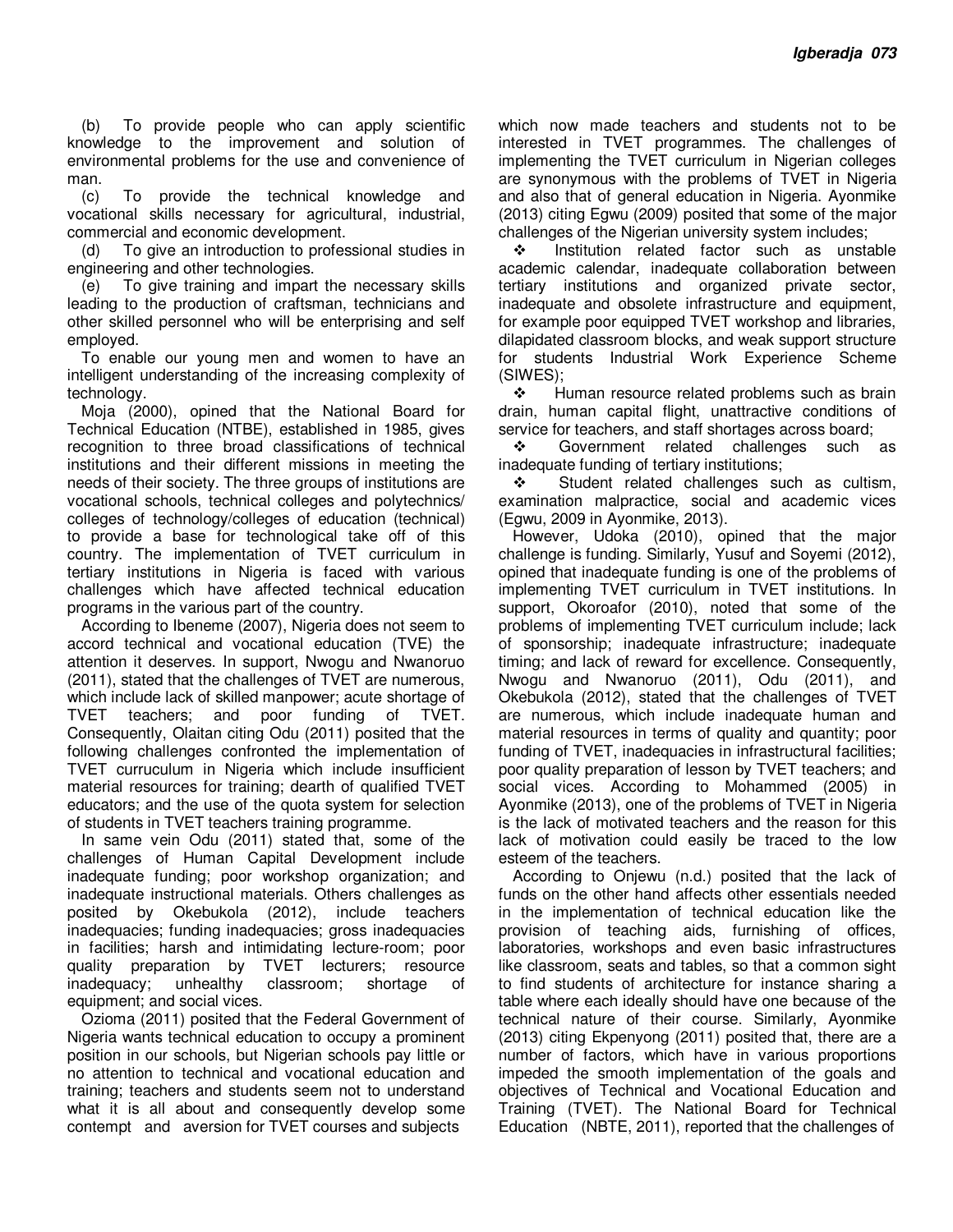TVET sector include; low societal recognition, which translate to low enrolment and inadequate skilled workforce, obsolete instructional facility, inadequate funding, poor staffing, poor linkages with industry and general deficiency in quality. In addition, evaluation in all sectors of education tends to be by conventional examinations, which generally does not factor in practical techniques in the industry.

There are numerous challenges facing TVET in Nigeria. According to Aigbepele (2011) these challenges include; negative public attitude towards technical and vocational education; inadequate basic infrastructure facilities, workshops and laboratory; inadequate funding of vocational education; inadequate and ill-equipped vocational education staff; and irregular review of the curriculum for vocational education. Moreso, the general problems of TVET in Nigeria include: limited resources, exclusion of technical and vocational education from the main stream curriculum, lack of quidance services, inadequate training of vocational teachers and the lack of teaching resources (Moja, 2000, Olumese, 2002; and Nwokomah; 2005) other challenges according to Yusuff and Soyemi (2012) includes, low quality training mismatch between training and labour market, skill discrimination against graduates of technical schools, low evolvement at all levels of technical education, weak monitoring and evaluation and inadequate financing. Uwaifo and Uwaifo (2009) reported that the problems of training TVET teachers in Nigeria are finding problem, inadequate physical/material resources, maladministration, insufficient and poorly qualified technical staff, gross neglect of vocational and technical education, and poor training and re-training programme.

Similarly, Lilly and Efajemue (2011) reported that there are many challenges worthy of nothing. Some of these challenges include; poor planning's obsolete curricular/infrastructure very low evolvement, very poor teaching learning environment, and poor quality of academic staff, poor library facilities, poorly/ill equipped laboratories and lack of political will. Also, Okorafor and Okorafor (n.d) stated that poor implementation, low enrollment, gender disparity, quality of infrastructure and poor public perception are constrains and challenges of TVET in Nigeria.

However, the challenges of implementing TVET in Delta State Colleges of Education might not be different, thus there is need to examine the challenges of implementing TVET curriculum.

# **Statement of the Problem**

The implementation of TVET curriculum in colleges of education in Delta State needs to be examined. Despite successive governments' efforts directed at improving TVET in every level of education which is aimed at making TVET programmes attractive and sellable. The

implementation of TVET curriculum is still faced with challenges which are as a result of poor implementation of TVET curriculum in colleges of education in Delta State in particular.

#### **Purpose of the Study**

The purpose of the study is to identify the challenges of implementing TVET curriculum in colleges of education in Delta State. Specifically the study seeks to ascertain the following;

i. Government factors that posed as challenge to the implementation of TVET curriculum in colleges of education in Delta State.

ii. School factors that posed as challenge to the implementation of TVET curriculum in colleges of education in Delta State.

iii. Students' factors that posed as challenge to the implementation of TVET curriculum in colleges of education in Delta State.

iv. Lecturers' factors that posed as challenge to the implementation of TVET curriculum in colleges of education in Delta State.

v. Strategies for addressing the challenges of implementing TVET curriculum in colleges of education in Delta State.

# **Research Questions**

The following research questions guided the study

i. Does government factors posed as challenge to the implementation of TVET curriculum in colleges of education in Delta State?

ii. Does school factors posed as challenge to the implementation of TVET curriculum in colleges of education in Delta State?

iii. Does students' factors posed as challenge to the implementation of TVET curriculum in colleges of education in Delta State?

iv. Does lecturers' factors posed as challenge to the implementation of TVET curriculum in colleges of education in Delta State?

v. In what way can the challenges of implementing TVET curriculum in colleges of education in Delta State be addressed?

# **Research Hypotheses**

The following Null Hypotheses were tested at .05 level of significance in this study:

 $H0<sub>1</sub>$ : There is no significant difference in the mean response of students from college of education Agbor and Warri on the government factors that posed as challenge to the implementation of TVET curriculum in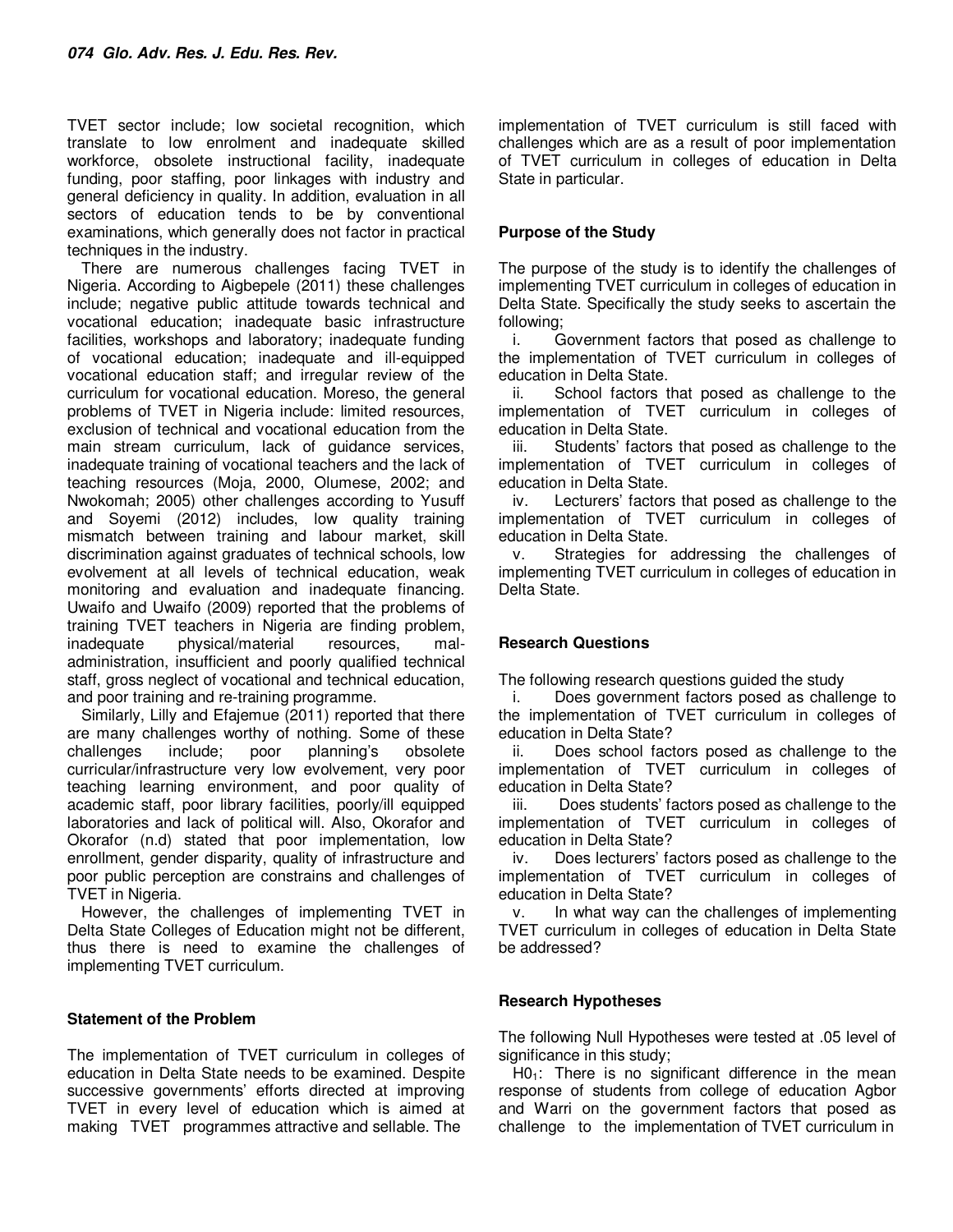colleges of education in Delta State.

 $H0<sub>2</sub>$ : There is no significant difference in the mean response of students from college of education Agbor and Warri on the school factors that posed as challenge to the implementation of TVET curriculum in colleges of education in Delta State.

 $H0<sub>3</sub>$ : There is no significant difference in the mean response of students from college of education Agbor and Warri on the students' factors that posed as challenge to the implementation of TVET curriculum in colleges of education in Delta State.

H0<sub>4</sub>: There is no significant difference in the mean response of students from college of education Agbor and Warri on the lecturers' factors that posed as challenge to the implementation of TVET curriculum in colleges of education in Delta State.

 $H0<sub>5</sub>$ : There is no significant difference in the mean response of students from college of education Agbor and Warri on the strategies for addressing the Challenges of implementing TVET curriculum in colleges of education in Delta State.

#### **Significance of the Study**

The findings of this study will be significant to Delta State Ministry of Higher Education, School administrators, lecturers, students, and future researchers. Delta State Ministry of Higher Education will benefit since the findings of the study will exposed the challenges of implementing TVET curriculum in colleges of education in Delta State which will enable government and other stakeholders to tackle the implementation issue. Also, school administrators will also benefit from the findings because they will be aware of the impediment to the effective implementation of TVET curriculum in colleges of education in Delta State. In addition, TVET lecturers will benefit since the findings of the study will expose the challenges of implementing TVET curriculum in colleges of education in Delta State which will enable government and other stakeholders to tackle the implementation issue. Students will benefit from the findings because they will be aware of the impediment to the effective implementation of TVET curriculum in colleges of education in Delta State. As well, future researchers will benefit from the study because the findings will be used when conducting related research in TVET.

# **Scope of the Study**

This Study will be delimited in locality to Delta State. The study will cover the four (4) colleges of education in the State. More so, the scope of the study in terms of the observational units will include all the TVET students' of college of education in Agbor and Warri of Delta State.

#### **METHODS AND PROCEDURE**

This study adopted the survey research design since no variable will be manipulated in the study. The population of the study was made up of 755 students in TVET departments (technical education, business education, agricultural science education, home economics education, and music education) in colleges of education in Delta State for 2013/2014 Academic Session. Random sampling technique was used to select 100 TVET students from Colleges of Education in Agbor and Warri respectively making up a total of 200 respondents that were used in this study. A five point Likert scale questionnaire titled "Questionnaire on Challenges of Implementing TVET curriculum in Colleges of Education in Delta State" with five sections (Section A-E) Section A is on government factors, Section B is on school factors, Section C is on Students factors, Section D is on lecturers' factors, and Section E is on the strategies to address the identified challenges. Section A, B, C, D and E has 6, 5, 6, 6 and 6 items respectively making up a total of 29 items in the questionnaire. The questionnaire was faced validated by three lecturers from Delta State University, Abraka. The questionnaires were administered to twenty (20) students from the Department of Technical and Business and Education, Delta State University, Abraka who were not part of the sample under study. The Cronbach's Alpha correlation technique was used to ascertain the reliability which yields 0.89, this implies that the instrument was reliable. The researcher went to Colleges of Education in Agbor and Warri to administer the questionnaires on TVET students selected for the study. Also the researcher collected the questionnaires on the spot which yield a hundred percent return rate. Mean and standard deviation was used to analyze the research questions. Furthermore, the hypotheses were tested using the Z-test statistics at 0.05 level of significance. According to Nworgu (2006) the Z-test is usually adopted in testing hypothesis about the difference between sample size that is large. Generally, a sample is considered to be large if its size is equal to or greater than 30.

#### **RESULTS, DATA ANALYSIS AND DISCUSSION**

The results are presented based on the order of the research questions and hypotheses.

Research Question 1: Does government factors posed as challenge to the implementation of TVET curriculum in colleges of education in Delta State?

The results in table 1 revealed that government factors such as poor provision of; infrastructural facilities, consumable materials, and qualified TVET lecturers are challenges of implementing TVET curriculum in Delta State Colleges of Education. These findings are in line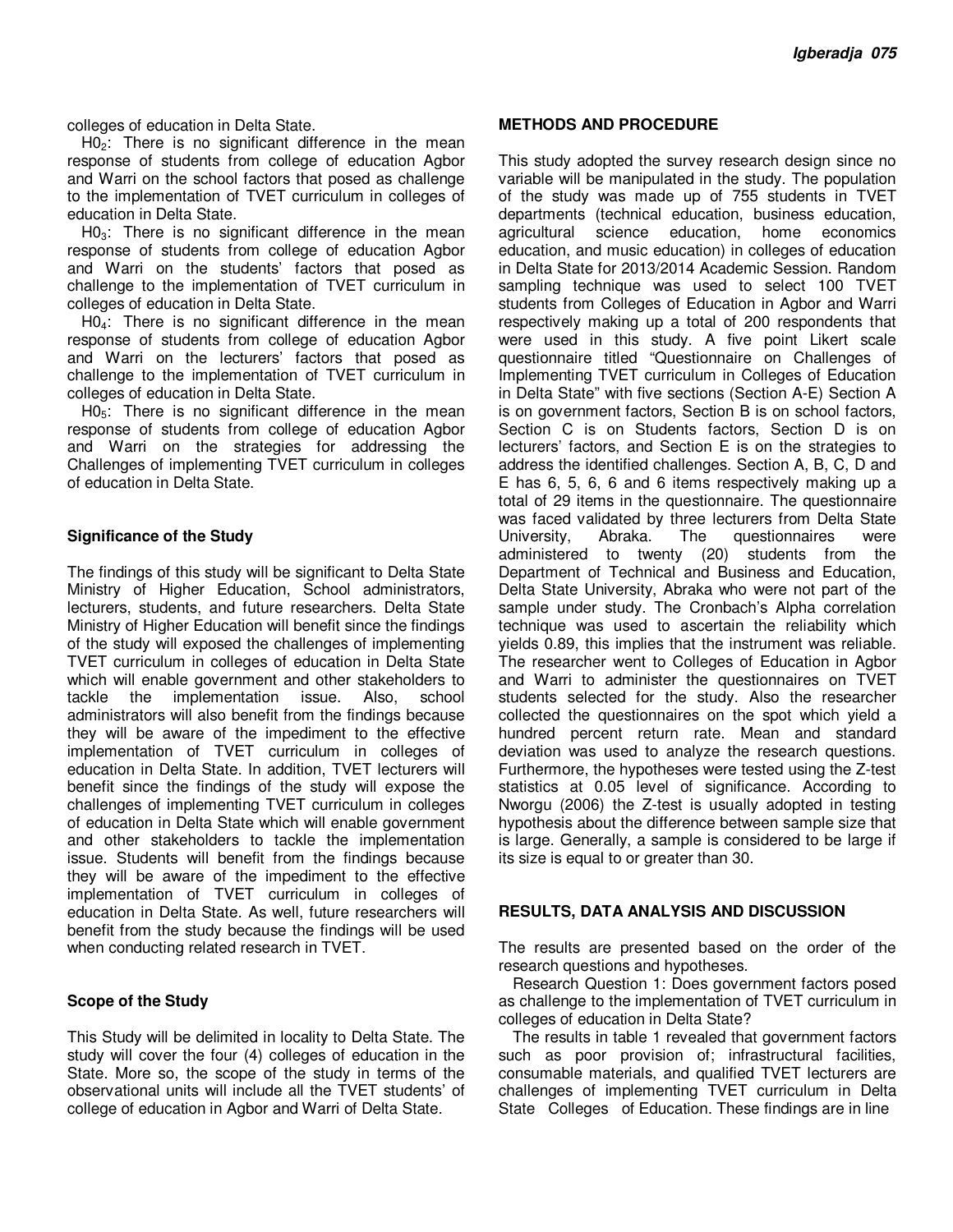| S/N            | <b>ITEM STATEMENT</b>                                                                                                                                     | <b>COEWA STUDENTS</b> |      |               | <b>COEA STUDENTS</b> |      |               |
|----------------|-----------------------------------------------------------------------------------------------------------------------------------------------------------|-----------------------|------|---------------|----------------------|------|---------------|
|                | <b>Government Factors</b>                                                                                                                                 | Mean                  | S.D  | <b>Remark</b> | Mean                 | S.D  | <b>Remark</b> |
| $\mathbf{1}$ . | Poor provision of infrastructural<br>facilities such<br>library,<br>as<br>classroom blocks, workshops,<br>recreational<br>laboratories and<br>facilities. | 2.96                  | 1.17 | Agree         | 3.57                 | 0.49 | Agree         |
| 2.             | provision<br><b>TVET</b><br>0f<br>Poor<br>consumable materials                                                                                            | 3.24                  | 0.75 | Agree         | 3.26                 | 0.73 | Agree         |
| 3.             | Poor provision of qualified TVET<br>lecturers.                                                                                                            | 3.22                  | 0.87 | Agree         | 3.27                 | 0.48 | Agree         |
| 4.             | <b>TVET</b><br>Poor funding of<br>the<br>programme.                                                                                                       | 3.12                  | 0.57 | Agree         | 2.57                 | 0.65 | Agree         |
| 5.             | Poor governmental policy on<br>TVET.                                                                                                                      | 3.05                  | 1.12 | Agree         | 3.50                 | 0.74 | Agree         |
|                | <b>Grand Mean and S.D</b>                                                                                                                                 | 4.68                  | 0.51 |               | 4.33                 | 1.12 |               |

**Table 1** Shows the perception of students' on government factors that posed as challenge to the implementation of TVET curriculum in colleges of education in Delta State.

**Table 2** Shows the perception of students on school factors that posed as challenge to the implementation of TVET curriculum in colleges of education in Delta State.

| S/N | <b>ITEM STATEMENT</b>                                                         |      | <b>COEWA STUDENTS</b> |          |             | <b>COEA STUDENTS</b> |        |
|-----|-------------------------------------------------------------------------------|------|-----------------------|----------|-------------|----------------------|--------|
|     | <b>School Factors</b>                                                         | Mean | S.D                   | Remark   | <b>Mean</b> | S.D                  | Remark |
| 6.  | methods<br>teaching<br>Poor<br>employed by TVET lecturers and<br>instructors. | 3.02 | 0.85                  | Agree    | 2.80        | 1.26                 | Agree  |
| 7.  | Dilapidated<br>infrastructural<br>facilities in TVET department               | 1.99 | 1.25                  | Disagree | 2.69        | 0.78                 | Agree  |
| 8.  | libraries,<br>Poorly<br>equipped<br>workshops and laboratories                | 2.36 | 1.44                  | Disagree | 2.52        | 0.57                 | Agree  |
| 9.  | <b>TVET</b><br>provision of<br>Poor<br>instructional materials                | 1.63 | 1.22                  | Disagree | 3.11        | 0.68                 | Agree  |
| 10. | school<br>Un<br>conducive<br>environment.                                     | 1.64 | 0.93                  | Disagree | 3.89        | 0.31                 | Agree  |
|     | <b>Grand Mean and S.D</b>                                                     | 4.47 | 0.46                  |          | 4.34        | 1.15                 |        |

Table 3 Shows the perception of students on students' factors that posed as challenge to the implementation of TVET curriculum in colleges of education in Delta State.

| S/N | <b>ITEM STATEMENT</b>                               |      | <b>COEWA STUDENTS</b> |               |             | <b>COEA STUDENTS</b> |        |  |
|-----|-----------------------------------------------------|------|-----------------------|---------------|-------------|----------------------|--------|--|
|     | <b>Students' Factors</b>                            | Mean | S.D                   | <b>Remark</b> | <b>Mean</b> | S.D                  | Remark |  |
| 11. | Lack of interest to learn                           | 3.24 | 0.78                  | Agree         | 3.88        | 0.32                 | Agree  |  |
| 12. | _ack of TVET<br>textbooks and<br>learning materials | 3.46 | 0.50                  | Agree         | 3.05        | 0.57                 | Agree  |  |
| 13. | Nonpayment of tuition fees                          | 2.80 | 1.47                  | Agree         | 3.17        | 0.53                 | Agree  |  |
| 14. | Cultism                                             | 3.27 | 0.44                  | Agree         | 2.90        | 0.91                 | Agree  |  |
| 15. | <b>Examination malpractice</b>                      | 2.90 | 1.08                  | Agree         | 3.79        | 0.47                 | Agree  |  |
| 16  | Irregular attendance                                | 3.42 | 0.49                  | Agree         | 2.89        | 1.23                 | Agree  |  |
|     | <b>Grand Mean and S.D</b>                           | 4.33 | 0.49                  |               | 4.31        | 1.22                 |        |  |

with scholars like Onjewu (2007), Efajemue (2011), Moja (2000), Olumese (2002), and Nwokomah (2005) when these researchers posited that the challenges to the implementation of TVET programmes are as a result of government poor provision human and material resources for teaching and learning TVET courses. Furthermore, the results in table 1 revealed poor funding as one of the challenges of implementing TVET curriculum. This finding is in agreement with research works of Egwu (2009), Uwaifo and Uwaifo (2009), Udoka (2010), Yusuf and Soyemi (2012), Okoroafor (2010), Nwogu and Nwanoruo (2011), Olaitan (1994), Okebukola (2012), Onjewu (2007), and NBTE (2011). These researchers in their studies reported poor funding as one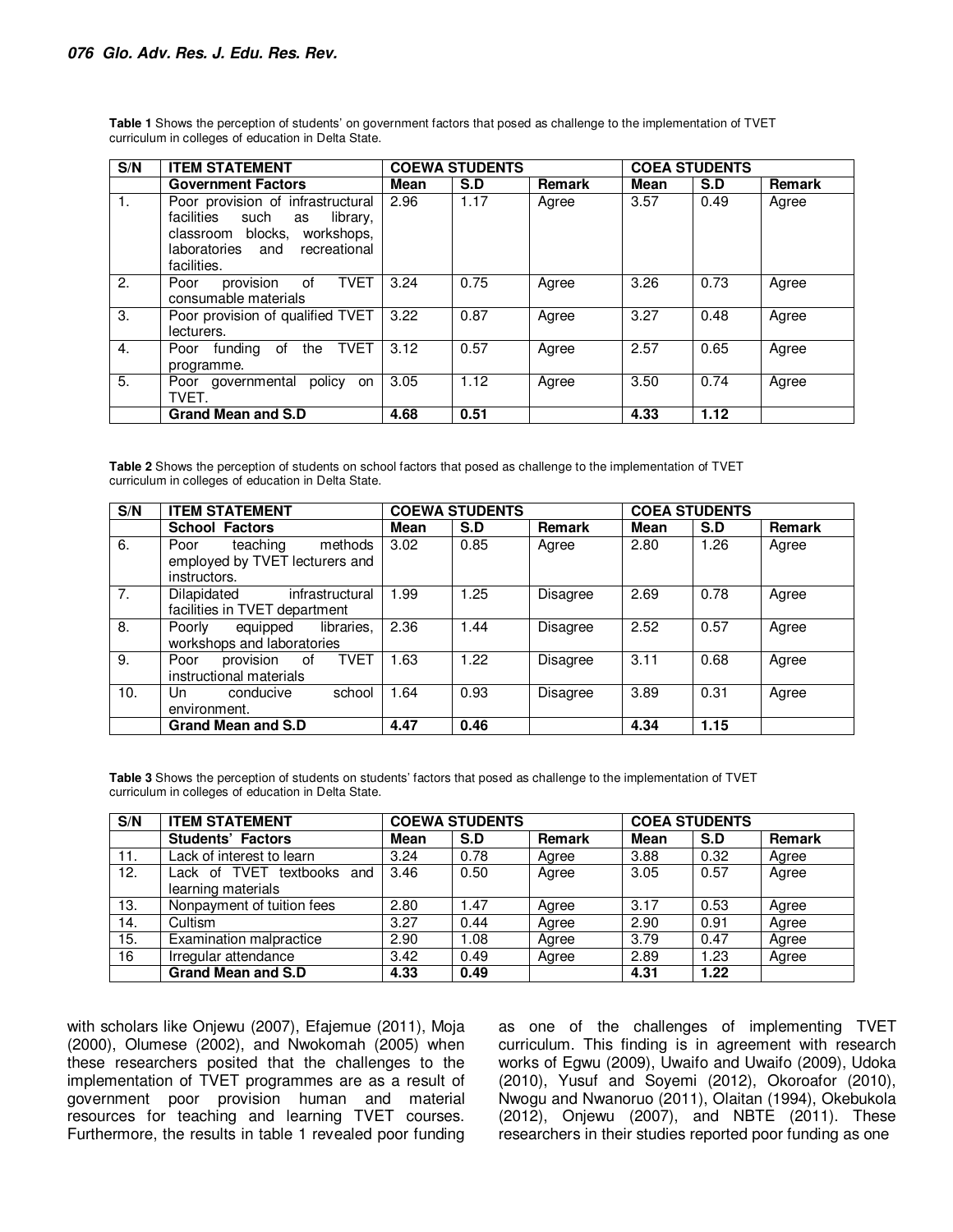| S/N | <b>ITEM STATEMENT</b>                                                                                          |      | <b>COEWA STUDENTS</b> |               | <b>COEA STUDENTS</b> |      |               |
|-----|----------------------------------------------------------------------------------------------------------------|------|-----------------------|---------------|----------------------|------|---------------|
|     | <b>Lecturers' Factors</b>                                                                                      | Mean | S.D                   | <b>Remark</b> | Mean                 | S.D  | <b>Remark</b> |
| 17. | Lack of interest to teach                                                                                      | 2.83 | 1.17                  | Agree         | 2.98                 | 0.34 | Agree         |
| 18. | Lack of skill competence<br>their<br>area<br>in.<br>of<br>specialisation                                       | 3.32 | 0.67                  | Agree         | 2.81                 | 0.84 | Agree         |
| 19. | Poor working condition<br>and staff office                                                                     | 3.07 | 0.70                  | Agree         | 2.78                 | 0.84 | Agree         |
| 20. | Lack of interest to attend<br>training workshops and<br>seminar that will update<br>their skills and knowledge | 3.15 | 0.62                  | Agree         | 3.68                 | 0.58 | Agree         |
| 21. | Lack of TVET textbooks<br>other<br>learning<br>and<br>materials                                                | 3.11 | 1.00                  | Agree         | 2.73                 | 1.23 | Agree         |
| 22. | of<br>Poor<br>preparation<br>lessons                                                                           | 2.94 | 0.81                  | Agree         | 3.04                 | 0.58 | Agree         |
|     | Grand Mean and S.D                                                                                             | 4.38 | 0.73                  |               | 4.31                 | 1.18 |               |

**Table 4** Shows the perception of students on lecturers' factors that posed as challenge to the implementation of TVET curriculum in colleges of education in Delta State

**Table 5** Shows the perception of students on strategies for addressing the challenges of implementing TVET curriculum in colleges of education in Delta State.

| S/N | <b>ITEM STATEMENT</b>                                                                                             |      | <b>COEWA STUDENTS</b> |               | <b>COEA STUDENTS</b> |      |               |
|-----|-------------------------------------------------------------------------------------------------------------------|------|-----------------------|---------------|----------------------|------|---------------|
|     | <b>Strategies for Addressing</b><br>the Challenges<br>оf<br>Implementing<br><b>TVET</b><br><b>Curriculum</b>      | Mean | S.D                   | <b>Remark</b> | Mean                 | S.D  | <b>Remark</b> |
| 23. | Improved funding of TVET<br>programmes                                                                            | 3.41 | 0.75                  | Agree         | 2.75                 | 0.82 | Agree         |
| 24. | Employment of qualified<br>TVET lecturers in TVET<br>department                                                   | 2.92 | 1.09                  | Agree         | 3.23                 | 0.86 | Agree         |
| 25. | Adequate provision<br>of<br>facilities and equipment for<br>implementation<br>of<br>the<br><b>TVET</b> curriculum | 2.43 | 0.81                  | Disagree      | 3.66                 | 0.60 | Agree         |
| 26. | <b>TVET</b><br>of<br>Retraining<br>lecturers to update<br>their<br>knowledge and skills                           | 2.45 | 0.64                  | Disagree      | 3.15                 | 0.95 | Agree         |
| 27. | Adequate supervision of<br><b>TVET</b> programmes                                                                 | 3.16 | 0.67                  | Agree         | 2.77                 | 0.46 | Agree         |
| 28. | of<br>Establishment<br>partnership between TVET<br>institutions and industries                                    | 3.65 | 0.47                  | Agree         | 2.79                 | 0.86 | Agree         |
|     | <b>Grand Mean and S.D</b>                                                                                         | 4.38 | 0.73                  |               | 4.31                 | 1.18 |               |

of the challenges of TVET in Nigeria.

Research Question 2: Does school factors posed as challenge to the implementation of TVET curriculum in colleges of education in Delta State?

Table 2 revealed that school factors such as poor teaching methods, dilapidated infrastructural facilities, poorly equipped libraries, workshops, and laboratories, poor provision of TVET instructional materials, and un conducive school environment are challenges to the implementation of TVET curriculum. These findings are in line with Efajemue (2011), NBTE (2011), Moja (2000),

Olumese (2002), and Nwokomah (2005). These researchers opined that the challenges to the implementation of TVET curriculum are as a result of poor teaching methods employed by TVET lecturers, and poor provision of teaching materials.

Research Question 3: Does students' factors posed as challenge to the implementation of TVET curriculum in colleges of education in Delta State?

Table 3 revealed students' factors such as lack of; interest to learn, and TVET learning materials. Also, nonpayment of tuition fees, cultism, examination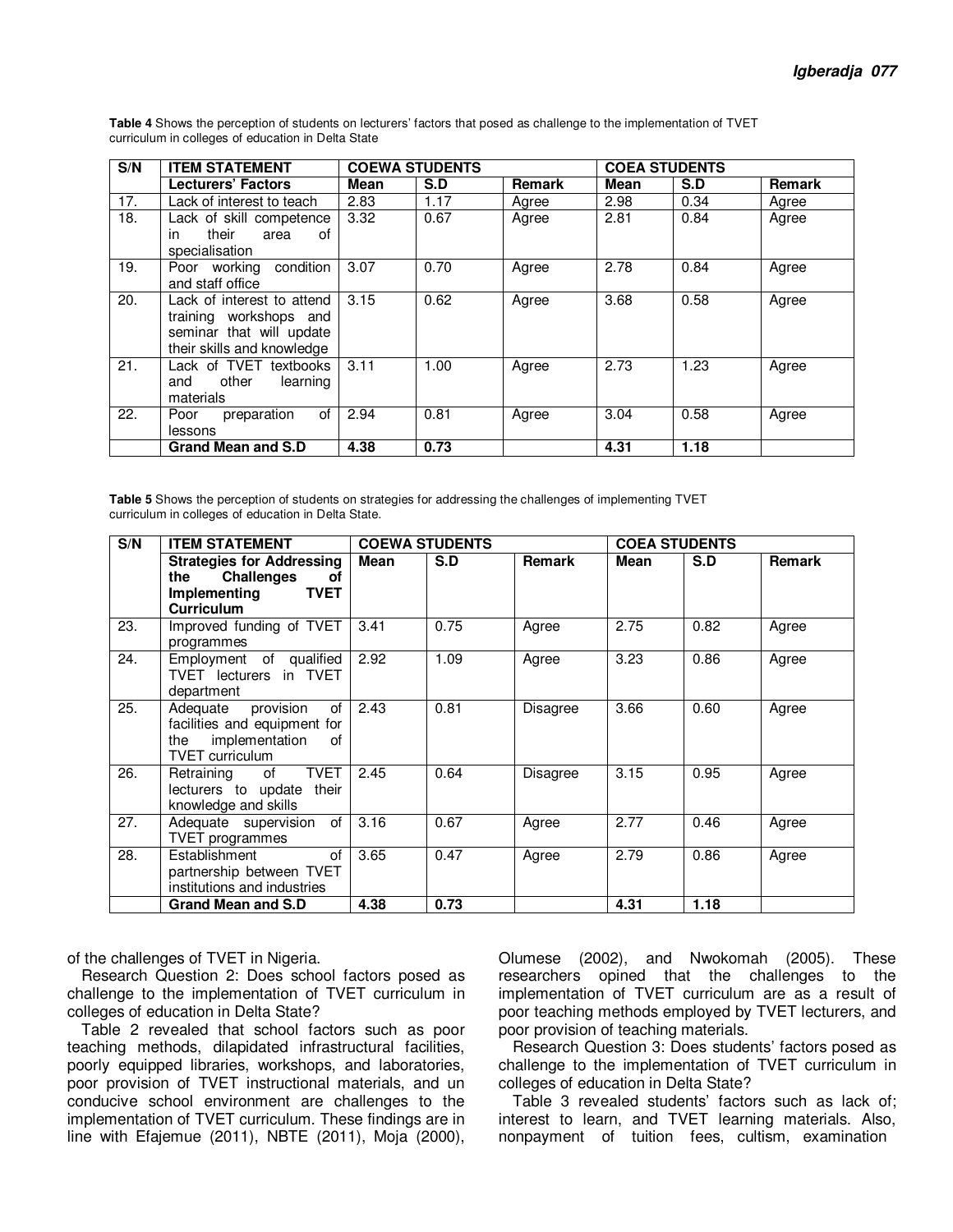**Table 6** Shows the test of significant difference on the perception of students from college of education Agbor and Warri on government factors that posed as challenge to the implementation of TVET curriculum in colleges of education in Delta State.

| Group        | <b>Mean</b>        | C R<br>5.U   | N   | Df  | <b>Z-Calculated</b> | Tabulated | <b>Decision</b> |
|--------------|--------------------|--------------|-----|-----|---------------------|-----------|-----------------|
| <b>COEWA</b> | <b>COM</b><br>∪. ⊢ | -4-4<br>.U.I | 100 | 198 | 0.00<br>- 1         | .645      | Accept          |
| <b>COEA</b>  | 3.23               | 0.39         | 100 |     |                     |           |                 |

**Table 7** Shows the test of significant difference on the perception of students from college of education Agbor and Warri on the school factors that posed as challenge to the implementation of TVET curriculum in colleges of education in Delta State.

| Group        | Mean           | S.D  | N   | Df  | Z-Calculated | <b>Tabulated</b> | <b>Decision</b> |
|--------------|----------------|------|-----|-----|--------------|------------------|-----------------|
| <b>COEWA</b> | 0.10<br>ے ، ۔ے | 0.58 | 100 | 198 | $-0.00$      | 645. ا           | Accept          |
| <b>COEA</b>  | 3.00           | 0.54 | 100 |     |              |                  |                 |

**Table 8** Shows the test of significant difference on the perception of students from college of education Agbor and Warri on the students' factors that posed as challenge to the implementation of TVET curriculum in colleges of education in Delta State.

| Group        | <b>Mean</b> | Ð<br>$\mathbf{\hat{z}}$<br>้ จ.ม | N   | Df  | '-Calculated | <b>Tabulated</b><br>- | <b>Decision</b> |
|--------------|-------------|----------------------------------|-----|-----|--------------|-----------------------|-----------------|
| <b>COEWA</b> | 3.18        | 0.27                             | 100 | 198 | $-0.00$      | .645                  | Accept          |
| <b>COEA</b>  | 3.28        | 0.44<br>⌒                        | 100 |     |              |                       |                 |

**Table 9** Shows the test of significant difference on the perception of students from college of education Agbor and Warri on the lecturers' factors that posed as challenge to the implementation of TVET curriculum in colleges of education in Delta State.

| Group        | <b>Mean</b> | $\sim$ $\sim$<br>3.L | N  | Df  | -Calculated | <b>Tabulated</b> | <b>Decision</b> |
|--------------|-------------|----------------------|----|-----|-------------|------------------|-----------------|
| <b>COEWA</b> | 3.07        | <b>U.II</b>          | 00 | 198 | $-0.00$     | .645             | Accept          |
| <b>COEA</b>  | 3.00        | 0.35                 | 00 |     |             |                  |                 |

**Table 10** Shows the test of significant difference on the perception of students from college of education Agbor and Warri on the strategies for addressing the Challenges of implementing TVET curriculum in colleges of education in Delta State.

| Group        | <b>Mean</b> | $\sim$ $\sim$<br>5.U | N   | Df  | 7-Calculated | <b>Tabulated</b> | <b>Decision</b> |
|--------------|-------------|----------------------|-----|-----|--------------|------------------|-----------------|
| <b>COEWA</b> | 3.00        | 0.49                 | 100 | 198 | 0.00         | .645             | Accept          |
| <b>COEA</b>  | 3.05        | 0.36                 | 100 |     |              |                  |                 |

malpractice, and irregular attendance of lectures by students are challenges to the implementation of TVET curriculum. These findings are in agreement with Egwu (2009) when the researcher reported that students' related challenges such as cultism, examination malpractice, and social academic vices are challenges of implementing educational curriculum in Nigeria.

Research Question 4: Does lecturers' factors posed as challenge to the implementation of TVET curriculum in colleges of education in Delta State?

Table 4 revealed lecturers' factors such as lack of; interest to teach and skill competence, poor working condition, and poor preparation of lessons are challenges of implementing TVET curriculum. These findings are in consonance with Mohammed (2005) who argued that the problem of TVET in Nigeria is the lack of motivated teachers. In support, Aigbepuele (2011) opined that inadequate and ill-equipped vocational education teachers are challenges to the implementation of TVET curriculum.

Research Question 5: In what way can the challenges

of implementing TVET curriculum in colleges of education in Delta State be addressed?

Table 5 revealed that various strategies can be used to address the challenges of implementing TVET curriculum. These strategies include: improved funding of TVET programmes, employment of qualified TVET lecturers, adequate supervision of TVET programmes, and establishment of partnership between TVET institutions and industries.

Hypothesis 1: There is no significant difference in the mean response of students from college of education Agbor and Warri on the government factors that posed as challenge to the implementation of TVET curriculum in colleges of education in Delta State.

Since the z-calculated (-0.00) was less than z-tabulated (1.645), hypothesis 1 was accepted. This implies that there is no significant difference in the mean response of students from college of education Agbor and Warri on the government factors that posed as challenge to the implementation of TVET curriculum in colleges of education in Delta State.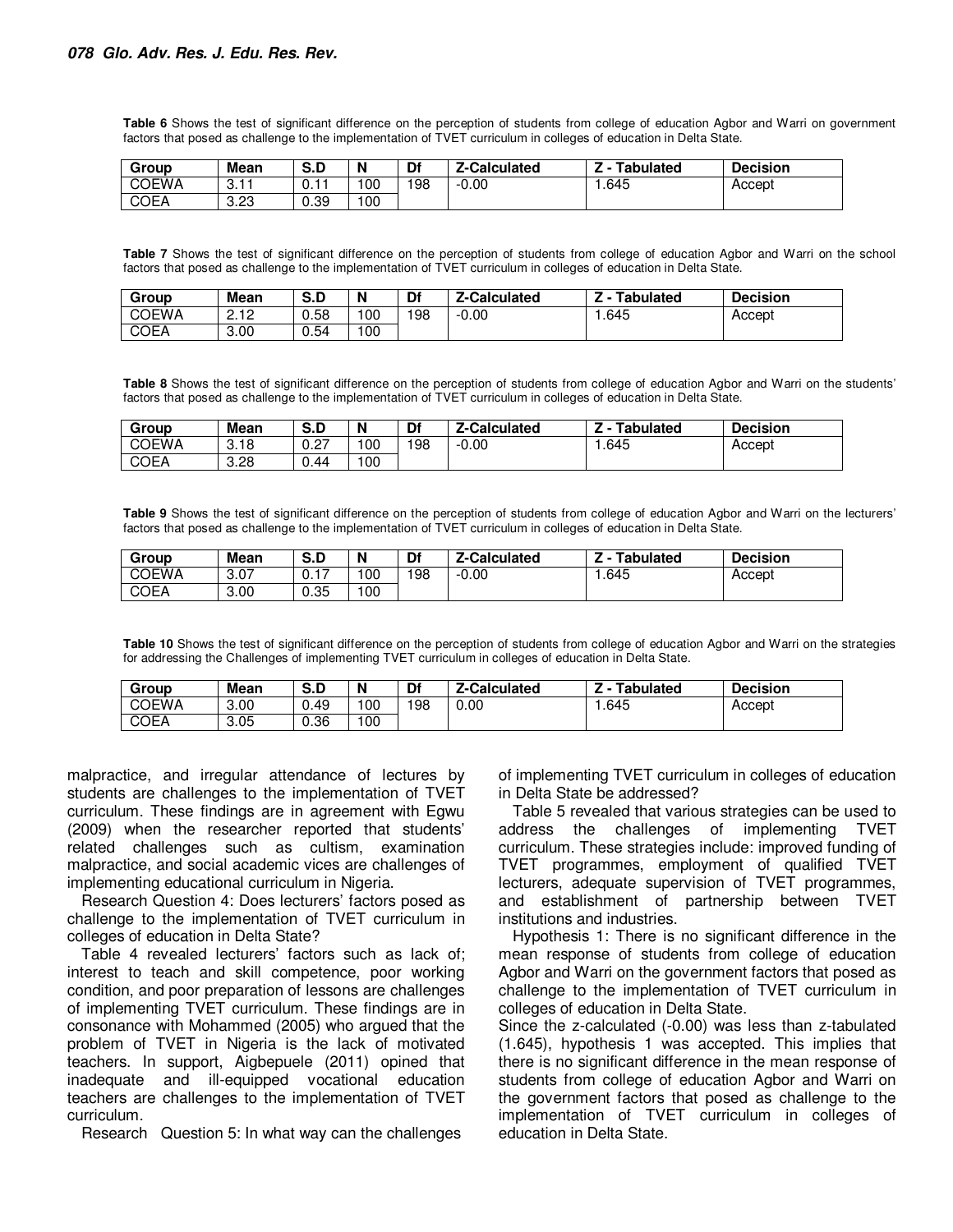Hypothesis 2: There is no significant difference in the mean response of students from college of education Agbor and Warri on the school factors that posed as challenge to the implementation of TVET curriculum in colleges of education in Delta State.

Since the z-calculated (-0.00) was less than z-tabulated (1.645), hypothesis 2 was accepted. This implies that there is no significant difference in the mean response of students from college of education Agbor and Warri on the school factors that posed as challenge to the implementation of TVET curriculum in colleges of education in Delta State.

Hypothesis 3: There is no significant difference in the mean response of students from college of education Agbor and Warri on the students' factors that posed as challenge to the implementation of TVET curriculum in colleges of education in Delta State.

Since the z-calculated (-0.00) was less than z-tabulated (1.645), hypothesis 3 was accepted. This implies that there is no significant difference in the mean response of students from college of education Agbor and Warri on the students' factors that posed as challenge to the implementation of TVET curriculum in colleges of education in Delta State.

Hypothesis 4: There is no significant difference in the mean response of students from college of education Agbor and Warri on the lecturers' factors that posed as challenge to the implementation of TVET curriculum in colleges of education in Delta State.

Since the z-calculated (-0.00) was less than z-tabulated (1.645), hypothesis 4 was accepted. This implies that there is no significant difference in the mean response of students from college of education Agbor and Warri on the lecturers' factors that posed as challenge to the implementation of TVET curriculum in colleges of education in Delta State.

Hypothesis 5: There is no significant difference in the mean response of students from college of education Agbor and Warri on the strategies for addressing the Challenges of implementing TVET curriculum in colleges of education in Delta State.

Since the z-calculated (-0.00) was less than z-tabulated (1.645), hypothesis 5 was accepted. This implies that there is no significant difference in the mean response of students from college of education Agbor and Warri on the strategies for addressing the challenges of implementing TVET curriculum in colleges of education in Delta State.

#### **CONCLUSION**

Based on the findings of this study, it was concluded that the implementation of TVET curriculum in Delta State Colleges of Education are faced with different challenges emanated from various factors such as government, school, students', and lecturers' factors, but the major

challenges to the implementation of TVET curriculum is as a result of poor funding of TVET programmes by government which are evident in the state of infrastructural facilities, as well the numbers of qualified TVET lecturers in Delta State Colleges of Education.

#### **RECOMMENDATIONS**

Based on the findings of this study, the researcher recommends the following which is believed will address, if implemented the challenges to the implementation of TVET curriculum in Delta State Colleges of Education:

 Delta State Government should improve funding of TVET programmes in Delta State Colleges of Education.

❖ Delta State Government should employ qualified and experienced TVET lecturers in Delta State Colleges of Education.

 Delta State Government should provide relevant infrastructural facilities for the implementation of TVET curriculum in Delta State Colleges of Education.

❖ Delta State Government should training and retraining programmes for TVET lecturers in Delta State Colleges of Education.

**\*** Delta State Government should adequately supervised TVET programmes in Delta State Colleges of Education.

 Delta State Government should establish partnership between TVET institutions and industries so as to aid the effective implementation of TVET curriculum in Delta State Colleges of Education.

#### **REFERENCES**

- Adegbile P (n.d). Technical and vocational education in Nigeria: A critical analysis. Retrieved 11<sup>th</sup> March 2013 from critical analysis. Retrieved  $11<sup>th</sup>$  March 2013 from http://www.google.com
- Aigbepue S (2011). Revitalization of vocational and technical education. *JORIND 9(1). Retrieved 11th March, 2013 from http://www.ajol.info/journals/jorind.*
- Ayonmike CS (2013). Status of technical and vocational education in rural institutions in Delta State Nigeria. *Makerere Journal of Higher Education, 5 (1): 81 – 90.*
- Ayonmike CS (2014). Challenges of implementing technical and vocational education and training curriculum in Southern Nigeria technical colleges. *Makerere Journal of Higher Education 6(1).*
- Ayonmike CS, Okwelle PC and Okeke BC (2013). Towards quality technical vocational education and training (tvet) programmes in Nigeria: challenges and improvement strategies. International Vocational Education and Training Association (IVETA) Las Vegas 2013 Conference Proceedings on Quality Assurrance. Retrieved 11<sup>th</sup> June 2014 from http://www.iveta.org
- Ediagbonya K, Agbaje M and Suberu AK (2012). Analysis of factors influencing business education students enrollment pattern in N.C.E. programme in Federal college of education, Okene Kogi State. *WEEIS International Journal of Arts and Combined Sciences. 3(1).*
- FRN (2004). *National policy on education* (Revised Edition). Lagos: NERDC Press.
- Ibeneme OT (2007). Vocational technical education: Nigerian's imperative for achieving the first millennium development goal initiative. *Journal of Vocational and Adult Education. 6 (1).*